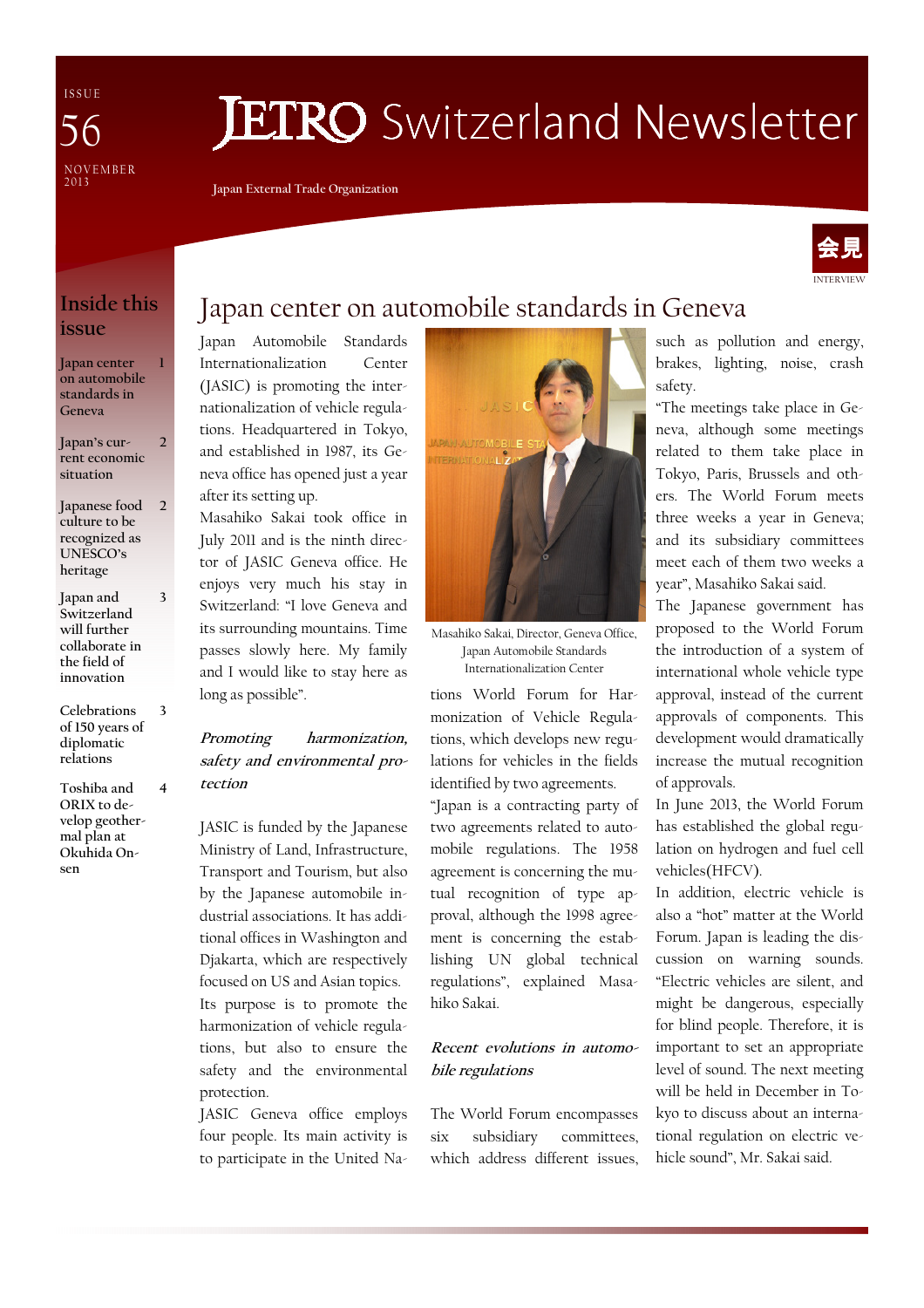# **SITUATION**

## Japan's current economic situation

動向 Japan's economy is continuing to recover. Its GDP rose for the fourth consecutive quarter in the July to September 2013 period, marking an increase by 0.5% from the previous quarter (see graph). Moreover, the seasonally adjusted index for industrial production was up 1.3% from the previous month and up 5.1% from the previous year to 98.3 in September 2013 (2010=100).

> Japan's economy is mainly stimulated by public and private housing investments. Public investments rose 6.5% in the FY2012. Orders received for the construction were up 36.1% in September from the previous month and up 49.2% from

the previous year to ¥ 9,541 billion. Private residential investment increased 2.7% in the July-September period, marking the sixth consecutive quarter of growth.

The domestic consumer demand also continued to back the recovery. The average of consumption expenditures per household was ¥ 315,443, up 5.2% in nominal terms and up 3.7% in real terms from the previous year. Moreover, the number of unemployed people decreased 6.2% from the previous year to 4.0% in September.

Exports increased year-on-year 18.6% in October 2013 to ¥ 6,104.6 billion. Exports were up for all main regions: +25.4% for North America, +24.3% for Western Europe and +14.9% for Asia.



Gross Domestic Product, seasonally adjusted series, changes from the previous quarter Source: Cabinet Office

# CULTURE 文化

Japanese food culture to be recognized as UNESCO's heritage "Washoku; Traditional Dietary Cultures of the Japanese" has been recommended to be added on the list of UNESCO's Intangible Cultural Heritage.

This recommendation has been made by a Subsidiary Body of the Intergovernmental Committee for the Safeguarding of Intangible Cultural Heritage of the UNESCO (United Nations Educational, Scientific and Cultural Organization). As none of its recommendations have so far been reversed, it is likely that the Washoku will be added on UNESCO's list. This decision is expected to be made at a meeting of the Intergovernmental Committee, scheduled to take place in Baku, Azerbaijan, from December 2 to 7, 2013.



"Japan Night", Davos, 2013

The government of Japan has submitted an application to add Japanese cuisine on UNESCO's Intangible Cultural Heritage list in March 2012.

According to the government, Washoku is "a social practice based on an essential spirit of the Japanese, respect for nature". It also argued that Washoku "contributes to

healthy life, long life expectancy and prevention of obesity". It furthermore claimed that it "strengthens the bonds of family and community members" and is linked to annual events, such as New Year's celebrations and rice planting.

21 Japanese assets are currently listed on the UNESCO Intangible Cultural Heritage list. Washoku would be the first Japanese element of this list related to food.

Four other cuisines are already on the list: "Gastronomic Meal of the French", the "Mediterranean Diet" of Spain, Greece, Italy and Morocco, "Traditional Mexican Cuisine" and the "Ceremonial Keskek Tradition" of Turkey.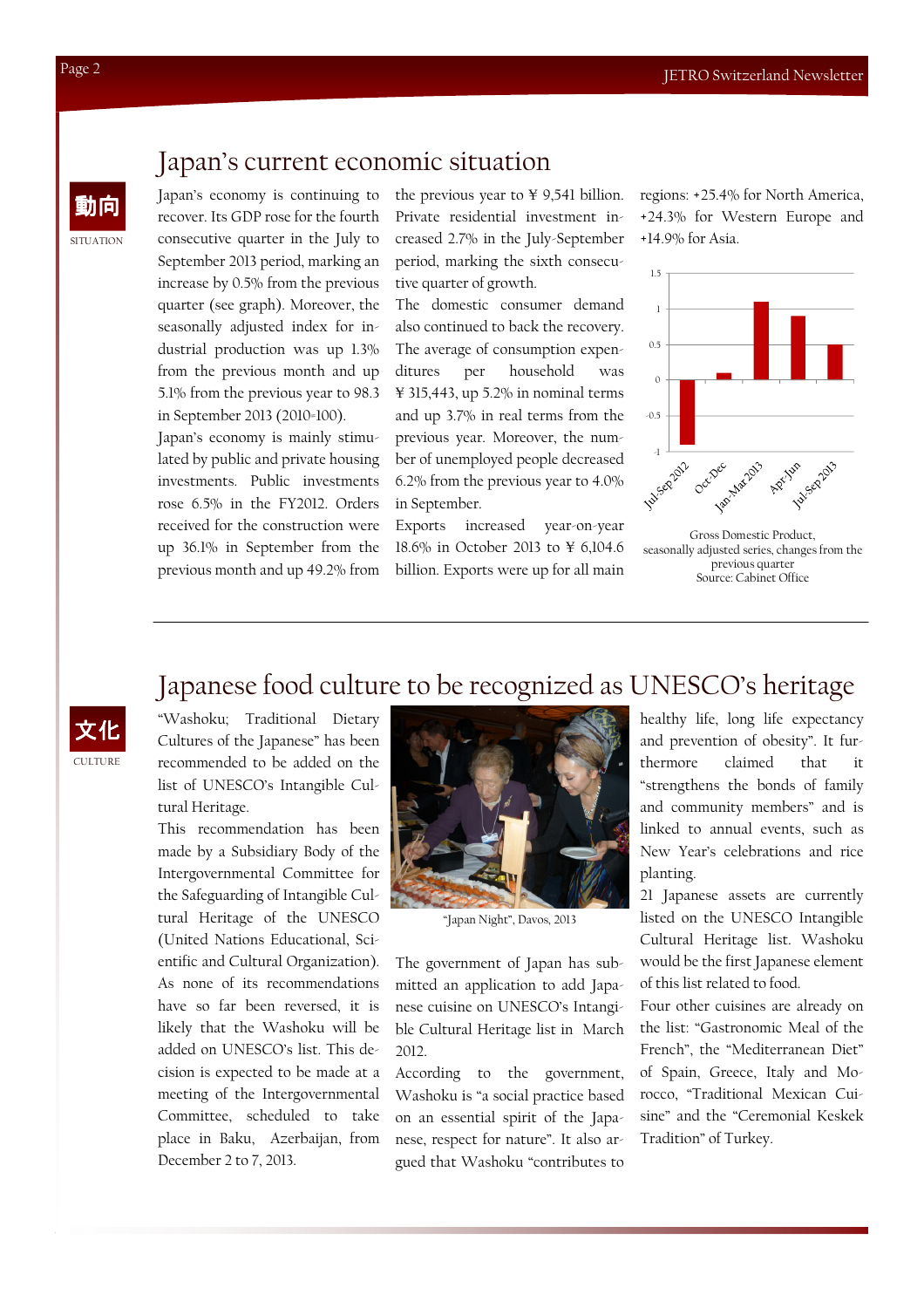## Japan and Switzerland will further collaborate in the field of innovation

"Fostering innovation together" was the topic of the symposium organized by the Swiss Commission for Technology and Innovation (CTI) and the Japanese Ministry of Education, Culture, Sports, Science and Technology (MEXT). The symposium took place on October 29, 2013, in Spiez (Canton of Bern). It gathered a total of more than 70 participants from Switzerland and Japan.

On the occasion of this symposium, Japan and Switzerland signed an implementing arrangement to promote science-based innovation cooperation.

The symposium is launching the celebrations in 2014 of the 150 years of Swiss—Japanese diplomatic relations (see below).

### Swiss and Japanese innovation policies and programs

The symposium was focused on the following topics: life sciences, innovative surfaces and nanomaterials, and energy efficiency. Scientists from these fields as well as representatives from industry and government were invited to the symposium.

The welcome speeches were deliv-



From left to right: Kanji Fujiki, Deputy Minister, MEXT, Ryuhei Maeda, Ambassador of Japan in Switzerland, and Walter Steinlin, President, CTI.

ered by Walter Steinlin, President, CTI, Kanji Fujiki, Deputy Minister, MEXT, and Mauro Dell'Ambrogio, State Secretary for Education, Research and Innovation.

Speakers from CTI and MEXT then introduced Swiss and Japanese policies related to the promotion of innovation.

There were several presentations of ongoing successful collaborations as well as presentations of projects to initiate future collaboration. All participants had the additional possibility to exchange ideas and introduce projects during the poster sessions.

On the Japanese sides, participants

often represented regional innovation clusters, such as Hamamatsu Photonics K.K. (a top runner in the field of optical technology) and Shizuoka University in the field of Photonics. On the Swiss side, participants were invited based on their past experiences with Japan as well as their interest to initiate a project for the future, as the aim of the symposium was to foster new collaboration.

### Implementing arrangement to promote innovation cooperation

At the end of the symposium, Kanji Fujiki, Deputy Minister, MEXT, and Walter Steinlin, President, CTI, signed an implementing arrangement to promote innovation cooperation.

The arrangement intends "to facilitate the cooperation between Swiss and Japanese research and industry for peaceful purpose and for their mutual benefit".

More specifically, it promotes cooperation activities such as science -based innovation projects and meetings to promote encounters and exchange of partners of research and industry.

## Celebrations of 150 years of diplomatic relations

In 1864, Japan and Switzerland established diplomatic relations through the signing of a Treaty on Amity and Trade. Numerous events will take place in 2014 to celebrate the 150<sup>th</sup> anniversary of the establishment of diplomatic relations between the two countries.

Among them, JETRO will coorganize a symposium in Winterthur, on January 21, 2014. It will also provide support to other events.

The full list of events is available on the Website of the Japanese Embassy in Switzerland at: http://www.ch.emb-japan.go.jp/ anniversary2014/index\_e.html